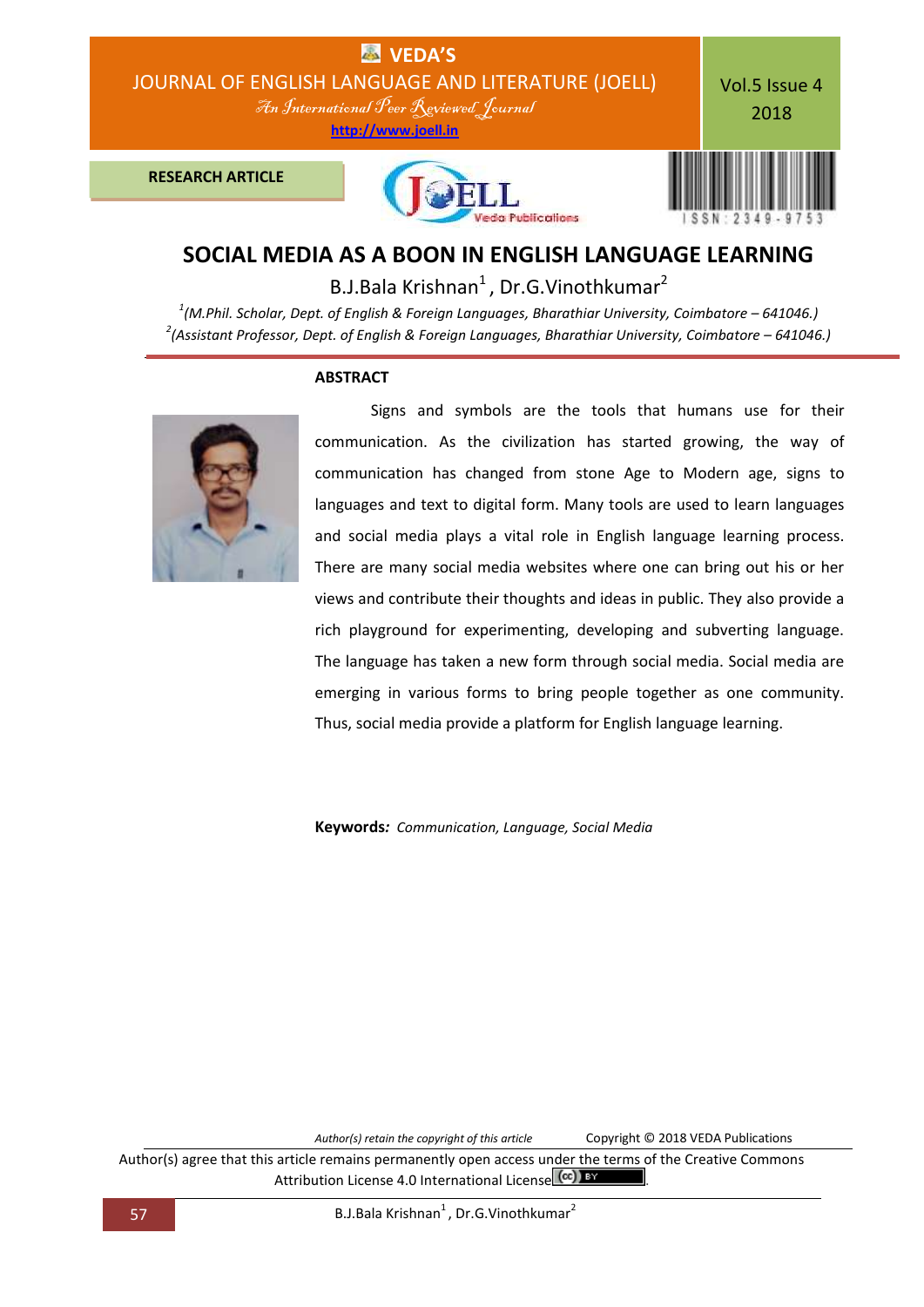An International Peer Reviewed Journal

**[http://www.joell.in](http://www.joell.in/)**

### **INTRODUCTION**

Signs and Symbols are used to communicate with each other during Stone Age period. Humans didn't have any specific language to communicate. People lived in forests and did cave painting and hunted animals for their survival. They drew on stones, caves and through that they expressed their thoughts and ideas. Cave painting are the first type of recorded communication we see in history and probably led to the development of spoken language and written form. The interesting fact about the Stone Age people is that everyone understood what they have drawn on caves. The tools which are used for their cave paintings are clay and charcoal mixed with spit. This is how the Stone Age people used to communicate with each other. As the civilization started growing the way of living and the way of communicating are totally changed. Languages are found according to the region and people started communicating in their own language. It is not stopped with that, there emerged the writing form. Many languages found their own writing form. As the result of that many educational institutions started teaching written form and more import ants are given to it. This is how the language took its root and now it has grown into many branches.

# **METHODS USED IN EARLY TIMES AND IN MODERN CONTEXT**

There are many languages spoken around the world, in that English became a dominant language and spoken as a second language in many parts of the country. Due to its influence, the medium of study in many educational institutes are in English. The English language teaching in the past has a long tradition. The major learning processes in the past are translation of sentences and memorization of vocabulary. In English language teaching there are three key terms namely method, approach and technique are used frequently. In the traditional way of teaching only the teacher is active and the listeners are passive. Only the bookish information and the things known to teachers are taught to the students and they are not taken out of the four walls. In early times much importance are given to grammar in a language learning process. In the past English is just taught as a subject and not much importance are given to the spoken form.

Bilingual method is followed in the classroom where teacher reads the entire sentence in English and then explains it in the local language. This is how the English language is taught in a conventional classroom.

The modern way of teaching English language is totally different from the traditional way of teaching. In today's modern world, technology has an ever changing effect on many things and that includes English language teaching and learning. In modern days many tools and gadgets are used in teaching English language and a classroom has a projector where the teacher projects things which he or she want to show to the students. Things around the world are brought within the four walls with the help of internet. Power points are used to take classes and students take those power points with them in their gadgets. Students get the materials of their need in their place with the help of internet. Technology has gained more prominent place in classrooms. Among those technologies social media takes an upper hand in language learning process both inside and outside the classroom.

## **INFLUENCE OF SOCIAL MEDIA IN ENGLISH LANGUAGE LEARNING**

Internet is highly used in educational institutes; day to day usage of internet among students has been increasing gradually. In that social media are playing a vital role in learning a language. Social media are emerging in various forms to bring people together. Social media like face book, twitter, you tube, whatsapp etc., help students to know the things happening in and around the country. In the present global scenario millions use social media, teachers are learning how to incorporate the medium into the classroom successfully. The social media help the teachers to be in contact with their peer groups and stay updated about their fields. Social media help the students in attending many online courses and this help them to get in touch with the techniques and methods using by the students of English in other part of the world. Teaching through social media is the modern way of teaching and the students show much interest towards this method. Learning of English through social media would be easier, colorful, interesting and unlimited, so that the students will never get bored in learning the English